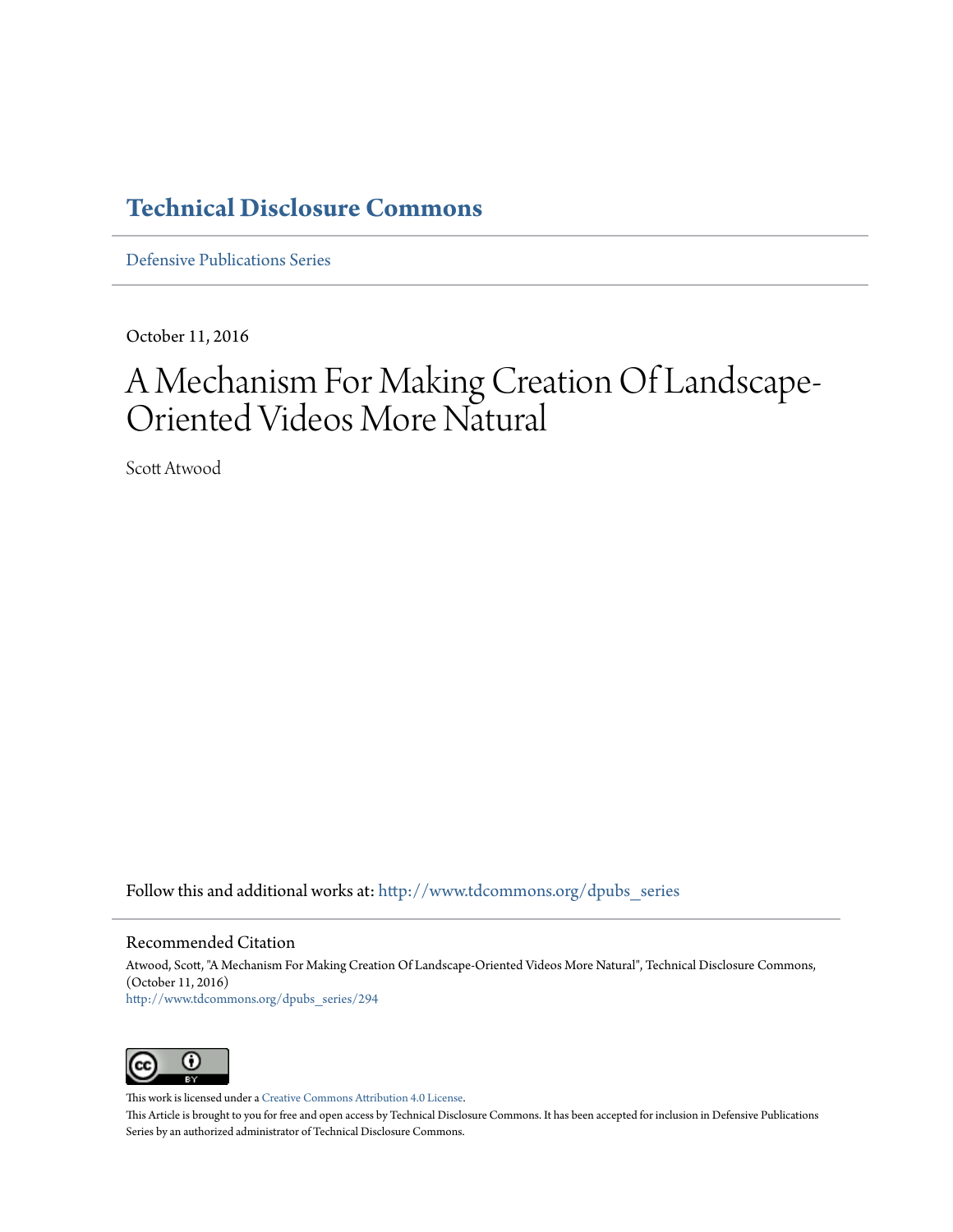## **A MECHANISM FOR MAKING CREATION OF LANDSCAPE-ORIENTED VIDEOS MORE NATURAL**

#### ABSTRACT

A method to enable users to naturally create landscape oriented videos by combining the accelerometer function of the mobile device with a slightly modified camera is disclosed. The rectangular sensor of the camera is replaced by a sensor that is square with truncated corners arranged as two overlapping rectangles. While recording the video, the accelerometer will be used to determine the orientation of the mobile device and select which sensor area could be used to record the video. The disclosed device and method allows users to hold their cell phone in the orientation that is most normal and natural for them while still allowing them to record video in the format that is most frequently used for later display and sharing.

### BACKGROUND

With the introduction of mobile phones and with the aid of technology, creating and sharing videos has become easy for many users. Most of the video content recorded by users is typically in portrait or vertical orientation because of the nature of the users holding their phones while recording the video. While vertical videos are comfortably viewed in phones, it does not provide the same effect when seen in larger screens such as television screens, laptop screens, computer monitors, etc. Larger screens which are typically set in 16:9 aspect ratio generally display the portrait oriented videos in "pillarbox" effect in which black columns occupy either side of the content. The same "pillarbox" effect is seen when such videos are included in a montage with traditional landscape orientated videos, resulting in loss of resolution of the vertically oriented videos.

### DESCRIPTION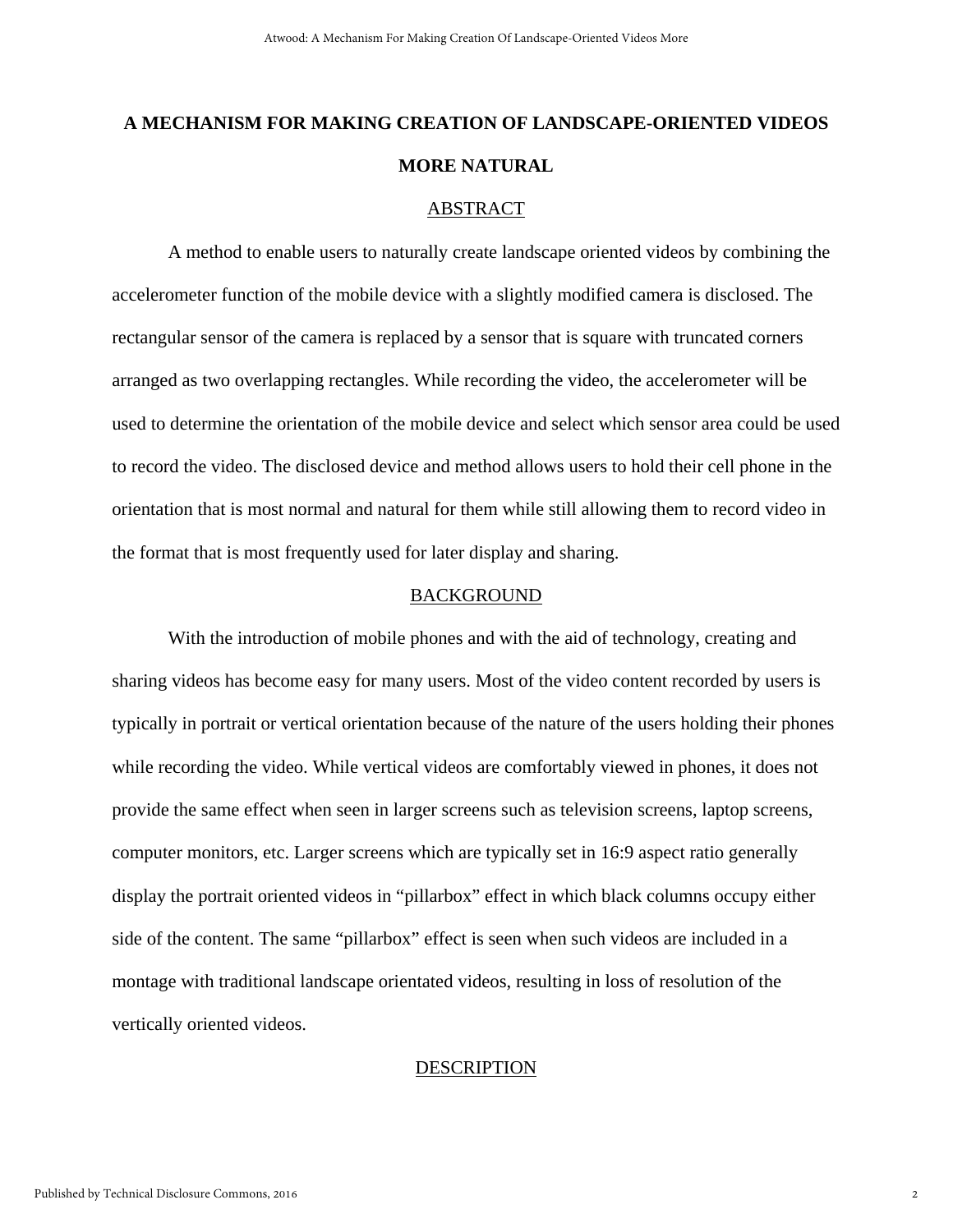The disclosure provides a device and method to enable users to naturally create landscape oriented video content in their mobile phones even when the phone is in portrait mode while the video is being recorded. This is achieved by combining existing accelerometer functionality with a slightly modified camera. Existing cameras with a rectangular sensor that has the same orientation as the device screen is replaced with a sensor that is square with truncated corners, arranged as two overlapping rectangles of the same size as the traditional 4:3 or 16:9 sensor areas as illustrated in FIG. 1.



FIG. 1: Camera sensor for providing landscape image orientation in two directions

The accelerometer functionality of the mobile device is utilized to determine the landscape or portrait orientation of the device and thereby determine which sensor area could be used to record the video. The rectangular frame of the sensor is in the same alignment as the device display when the device is held in landscape orientation. When the device is held in portrait orientation, the rectangular sensor frame is orthogonal to the device display, as shown in FIG. 1. In an alternative implementation, the sensor could be a square sensor. If an accelerometer is not used, an option could be provided to manually select sensor orientation.